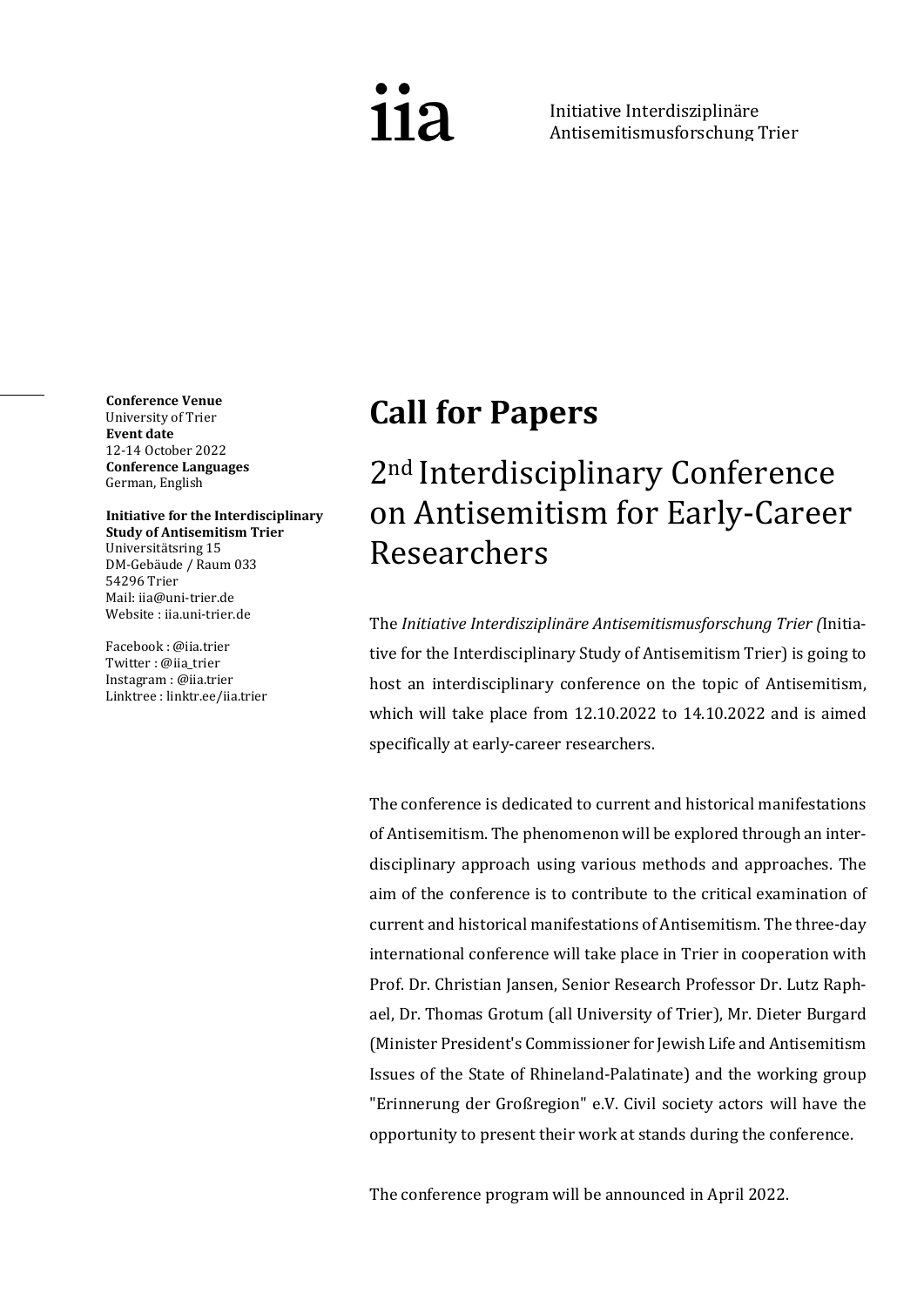# **112**

Initiative Interdisziplinäre Antisemitismusforschung Trier

#### **1. Aspiration of the conference**

The biennial "Antisemitism Conferences for Young Scholars" address the need to examine antisemitism not only as a phenomenon of the past, but also in terms of its contemporary relevance and its potential to pose a threat. New research impulses from young academics in conjunction with an interdisciplinary line-up of speakers enable innovative approaches to antisemitism research and take a holistic view of the phenomenon.

Accordingly, the aim of the conference is to disseminate innovative approaches to antisemitism research, to promote the exchange of ideas and networking among participants, and to strengthen the role of early-career researchers.

If an explicit reference is made to the topic of Antisemitism, the contributions may also deal with related topics.

#### **2. Form of submission**

- A paper of maximum two pages in German or English, outlining the half-hour presentation.
- We request a short (maximum half-page) description of your biography.
- Please send the documents (paper and self-description) to **iia@uni-trier.de by March 1st, 2022**.